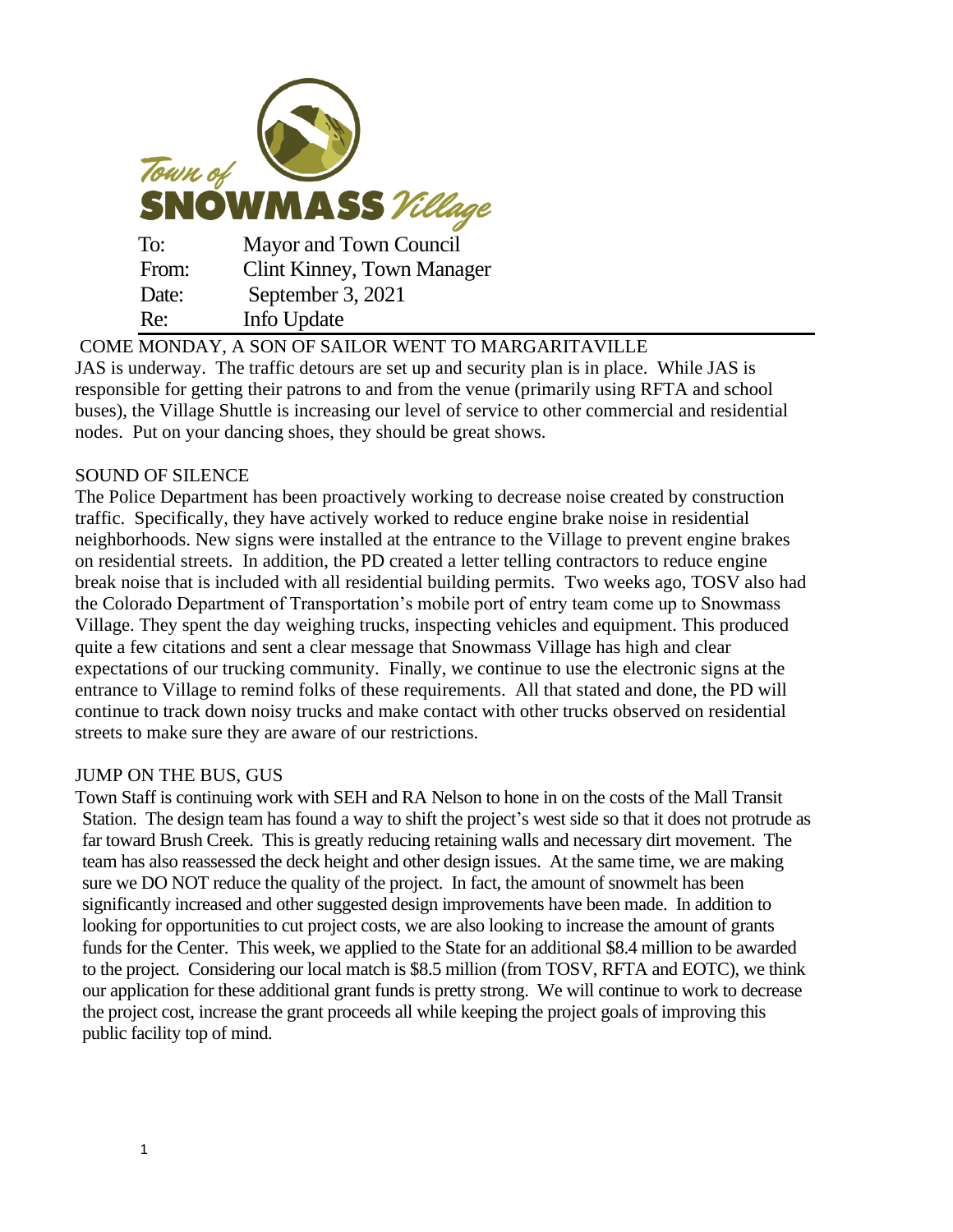# RHINESTONE COWBOY

Priefert Rodeo Design Company has developed a rodeo design that will fit into Town Park. It calls for an arena that is 130 feet and 230 feet long. The design anticipates a grandstand that would fit 2,000 spectators and all of the associated rodeo activities such as the food tent, bar, mechanical bull, bounce house, etc. The POSTR Board reviewed the plan at their meeting on September 1 and thought it fit well into the overall Town Park plan. The POSTR Board and Rodeo Board are meeting on September 15 to review the proposed rodeo plan. A PDF of the updated rodeo layout is attached.

# SEND LAWYERS, GUNS AND MONEY

In an ongoing effort to make sure we don't have to have CIRSA (our insurance company) send lawyers or money to help defend us in a lawsuit or pay a settlement, CIRSA asks that our Town Council members watch a training video for Elected Public Officials (link below). As you watch this informational video, you will, laugh, cry, and feel almost every range of human emotion as you learn how not to get sued personally or otherwise have the Town get sued. In addition to this video, CIRSA's General Counsel, Sam Light, will be making an educational presentation to the Council at your October 11 meeting. This video can be considered your homework assignment for that meeting. Any questions, let me know.

[https://www.cirsa.org/member\\_resource/in-the-scope-of-your-authority-preventing-public](https://www.cirsa.org/member_resource/in-the-scope-of-your-authority-preventing-public-officials-liability/?member=true)[officials-liability/?member=true](https://www.cirsa.org/member_resource/in-the-scope-of-your-authority-preventing-public-officials-liability/?member=true)

# TID BITS

- On about October 1, we will be taking over the operations of the Snowmass Inn from East West. As part of our ownership responsibilities, we will be replacing the boiler and continue to work on the ideas for the remodel.
- Speaking of remodel, design efforts are continuing for the Mountain View remodel scheduled for next year.
- The Top of the Village boiler project for Carriage Way is on schedule despite delayed shipping of critical pump equipment. We may be starting the winter with temporary pumps, but the system will be operational and ready for snow.
- The pool rehabilitation project will start around September 12.
- The micro hyrdo turbine was delivered this week. Its installation will be completed by Snowmass Water and Sanitation later this fall.
- We recently completed connecting the newly installed solar panels at Public Works to our Building Energy Navigator. The solar PV panels are exceeding our original expectations through these summer months and have been producing about 210% of the electricity used at this location.
- Put on your seat belt, September is going to be busy with all sorts of events.
- Parking passes for the upcoming ski season went on sale this week. We sold about 50 Gold passes/ senior permits on the first day they were available.
- We had a pretty fun time at our end of summer pool party lunch for Town Staff. If this government thing doesn't work out for all the Department Directors, they all definitely have a future in the food service industry. It is always fun to show our appreciation to the Town's hard-working staff with a little food and fun.